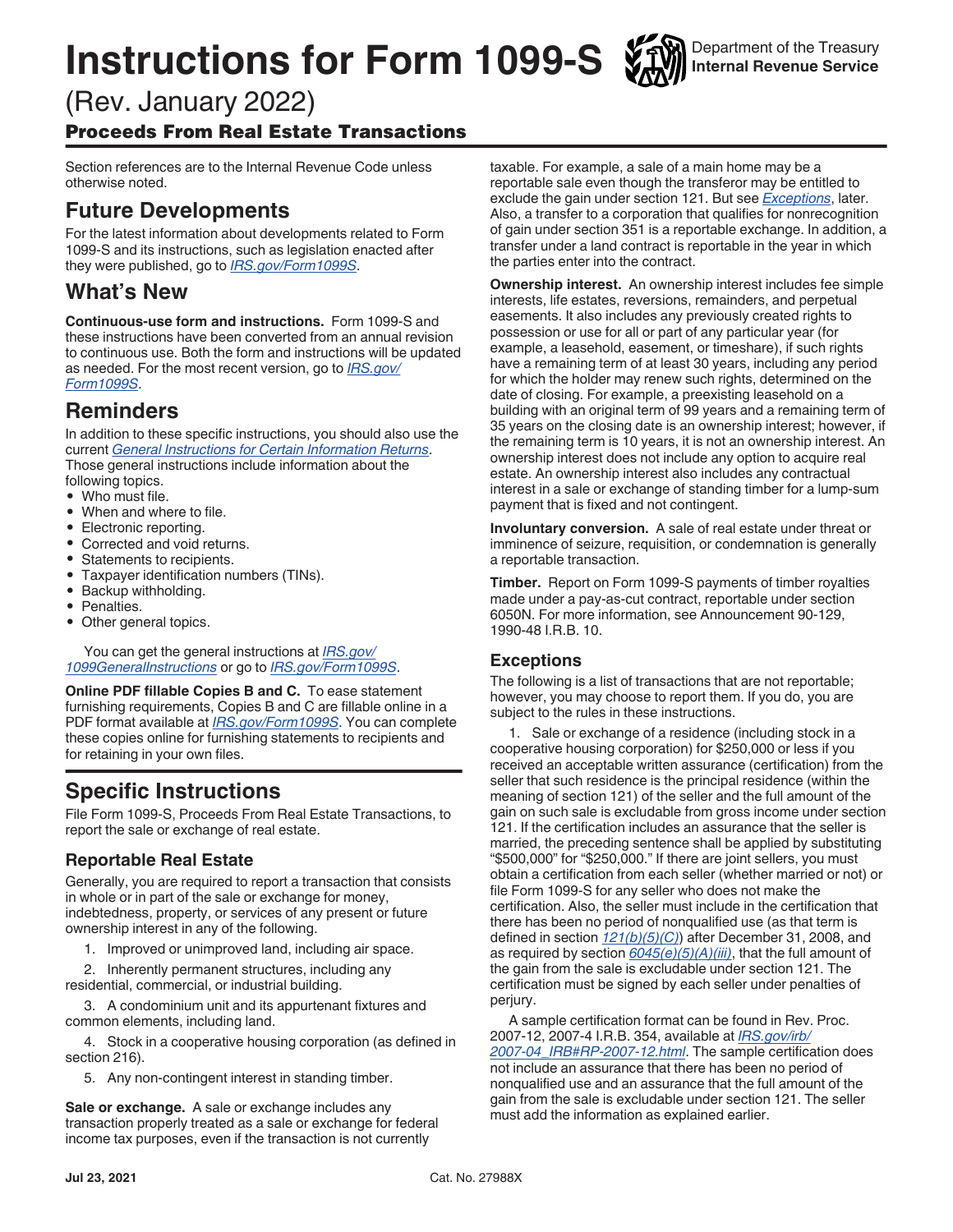<span id="page-1-0"></span>You may get the certification any time on or before January 31 of the year after the year of sale. You may rely on the certification and not file or furnish Form 1099-S unless you know that any assurance on the certification is incorrect.

You must keep the certification for 4 years after the year of sale. You may keep the certification on paper, microfilm, microfiche, or in an electronic storage system.

You are not required to obtain the certification. However, if you do not obtain it, you must file and furnish Form 1099-S.

2. Any transaction in which the transferor is a corporation (or is considered to be a corporation under Regulations section 1.6045-4(d)(2)); a governmental unit, including a foreign government or an international organization; or an exempt volume transferor. Under this rule, if there are exempt and nonexempt transferors, you must file Form 1099-S only for the nonexempt transferor.

An exempt volume transferor is someone who sold or exchanged during the year, who expects to sell or exchange during the year, or who sold or exchanged in either of the 2 previous years at least 25 separate items of reportable real estate to at least 25 separate transferees. In addition, each item of reportable real estate must have been held, at the date of closing, or will be held, primarily for sale or resale to customers in the ordinary course of a trade or business. You are not required to report an exempt volume transferor's transactions if you receive the penalties of perjury certification required by Regulations section 1.6045-4(d)(3).

3. Any transaction that is not a sale or exchange, including a bequest, a gift (including a transaction treated as a gift under section 1041), and a financing or refinancing that is not related to the acquisition of real estate.

4. A transfer in full or partial satisfaction of a debt secured by the property. This includes a foreclosure, a transfer in lieu of foreclosure, or an abandonment.

5. A de minimis transfer for less than \$600. A transaction is de minimis if it can be determined with certainty that the total money, services, and property received or to be received is less than \$600, as measured on the closing date. For example, if a contract for sale provides for total consideration of "\$1.00 plus other valuable consideration," the transfer is not a de minimis transfer unless you can determine that the "other valuable consideration" is less than \$599, as measured on the closing date. The \$600 rule applies to the transaction as a whole, not separately to each transferor.

No reporting is required for the sale or exchange of an interest in the following types of property, provided the sale is not related to the sale or exchange of reportable real estate.

• An interest in surface or subsurface natural resources (for example, water, ores, or other natural deposits) or crops, whether or not such natural resources or crops are severed from the land. For this purpose, the terms "natural resources" and "crops" do not include standing timber. For timber royalties, see *[Timber](#page-0-0)*, earlier.

• A burial plot or vault.

• A manufactured structure used as a dwelling that is manufactured and assembled at a location different from that where it is used, but only if such structure is not affixed, on the closing date, to a foundation. This exception applies to the transfer of an unaffixed mobile home that is unrelated to the sale or exchange of reportable real estate.

#### **Who Must File**

Generally, the person responsible for closing the transaction, as explained in (1) below, is required to file Form 1099-S. If no one is responsible for closing the transaction, the person required to file Form 1099-S is explained in (2), later. However, you may

designate the person required to file Form 1099-S in a written agreement, as explained under (3), later.

1. If you are the person responsible for closing the transaction, you must file Form 1099-S. If a *[Closing Disclosure](https://www.consumerfinance.gov/policy-compliance/know-you-owe-mortgages/settlement-professionals-guide/)*  prescribed under the Dodd-Frank Wall Street Reform and Consumer Protection Act (Dodd-Frank) is used and a person is listed as the settlement agent on the Closing Disclosure, the person responsible for closing the transaction is the person listed as the settlement agent on that Closing Disclosure. The Closing Disclosure combines and replaces the HUD-1 Settlement Statement and the final Truth-in-Lending (TIL) statement under the Real Estate Settlement Procedures Act (RESPA) of 1974, as amended, and the Federal Truth in Lending Act, which is contained in title I of the Consumer Credit Protection Act, as amended (15 U.S.C. 1601). The form incorporates the information provided on the Loan Estimate. A Closing Disclosure includes any amendments, variations, or substitutions that may be prescribed under Dodd-Frank if any such form discloses the transferor and transferee, the application of the proceeds, and the identity of the settlement agent or other person responsible for preparing the form.

If the Closing Disclosure is not used, or no settlement agent is listed, the person responsible for closing the transaction is the person who prepares a Closing Disclosure that identifies the transferor and transferee, reasonably identifies the real estate transferred, and describes how the proceeds are to be or were disbursed.

If no Closing Disclosure is used, or if two or more Closing Disclosures are used, the person responsible for closing the transaction is, in the following order:

a. The transferee's attorney who is present at the delivery of either the transferee's note or a significant part of the cash proceeds to the transferor or who prepares or reviews the preparation of the documents transferring legal or equitable ownership,

b. The transferor's attorney who is present at the delivery of either the transferee's note or a significant part of the cash proceeds to the transferor or who prepares or reviews the preparation of the documents transferring legal or equitable ownership, or

c. The disbursing title or escrow company that is most significant in disbursing gross proceeds.

If there is more than one attorney described in (a) or (b), the one whose involvement is most significant is the person considered responsible for closing the transaction.

2. If no one is responsible for closing the transaction as explained in (1) above, the person responsible for filing is, in the following order: (a) the mortgage lender, (b) the transferor's broker, (c) the transferee's broker, or (d) the transferee.

For purposes of (2) above, apply the following definitions.

a. Mortgage lender means a person who lends new funds in connection with the transaction, but only if the loan is at least partially secured by the real estate. If there is more than one lender, the one who lends the most new funds is the mortgage lender. If several lenders advance equal amounts of new funds, and no other person advances a greater amount of new funds, the mortgage lender is the one who has the security interest that is most senior in priority. Amounts advanced by the transferor are not treated as new funds.

b. Transferor's broker means the broker who contracts with the transferor and who is compensated for the transaction.

c. Transferee's broker means the broker who significantly participates in the preparation of the offer to acquire the property or who presents such offer to the transferor. If there is more than one such person, the transferee's broker is the one who most significantly participates in the preparation of the acquisition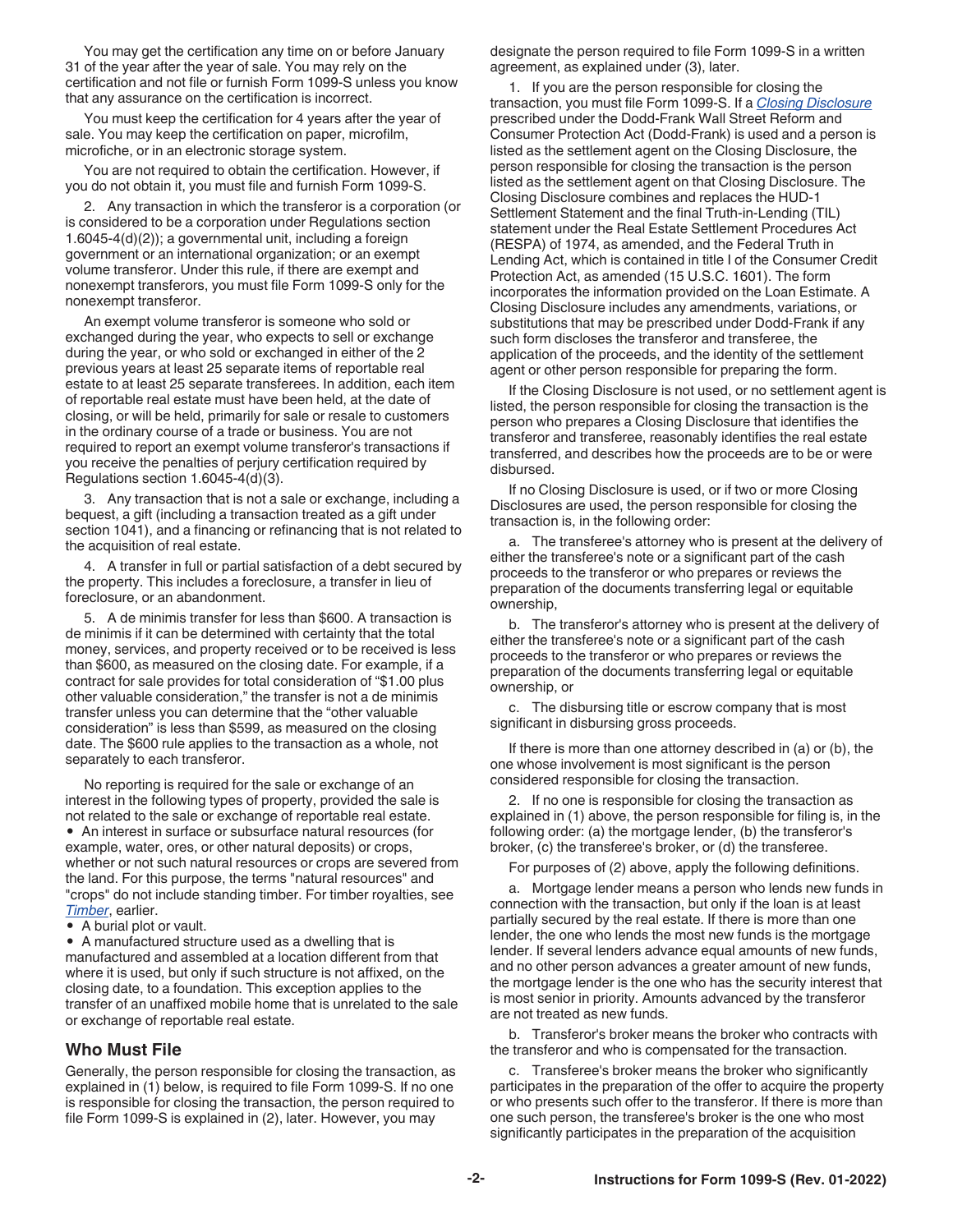<span id="page-2-0"></span>offer. If there is no such person, the one who most significantly participates in the presentation of the offer is the transferee's broker.

d. Transferee means the person who acquires the greatest interest in the property. If no one acquires the greatest interest, the transferee is the person listed first on the ownership transfer documents.

3. Designation agreement. You can enter into a written agreement at or before closing to designate who must file Form 1099-S for the transaction. The agreement will identify the person responsible for filing if such designated person signs the agreement. It is not necessary that all parties to the transaction (or that more than one party) enter into the agreement.

You may be designated in the agreement as the person who must file if you are the person responsible for closing the transaction (as explained in (1) under *[Who Must File](#page-1-0)*, earlier), the transferee's or transferor's attorney (as explained in (1) under *[Who Must File](#page-1-0)*, earlier), the title or escrow company that is most significant in disbursing gross proceeds, or the mortgage lender (as explained in (2a) under *[Who Must File](#page-1-0)*, earlier).

The designation agreement may be in any written form and may be included on the Closing Disclosure. It must:

a. Identify by name and address the person designated as responsible for filing,

b. Include the names and addresses of each person entering into the agreement,

c. Be signed and dated by all persons entering into the agreement,

d. Include the names and addresses of the transferor and transferee, and

e. Include the address and any other information necessary to identify the property.

Each person who signs the agreement must keep it for 4 years.



*For each transaction, be sure that only one person is responsible for filing and that only one Form 1099-S is filed for each transferor.*

#### **Employees, Agents, and Partners**

If an employee, agent, or partner, acting within the scope of such person's employment, agency, or partnership, participates in a real estate transaction, only the employer, principal, or partnership (not the employee, agent, or partner) may be the reporting person. However, the participation of a person listed on the Closing Disclosure as the settlement agent acting as an agent of another is not attributed to the principal.

#### **Foreign Transferors**

Sales or exchanges involving foreign transferors are reportable on Form 1099-S. For information on the transferee's responsibility to withhold income tax when a U.S. real property interest is acquired from a foreign person, see *[Pub. 515,](https://www.irs.gov/publications/p515/index.html)  [Withholding of Tax on Nonresident Aliens and Foreign Entities](https://www.irs.gov/publications/p515/index.html)*.

#### **Multiple Transferors**

For multiple transferors of the same real estate, you must file a separate Form 1099-S for each transferor. At or before closing, you must request from the transferors an allocation of the gross proceeds among the transferors. The request and the response are not required to be in writing. You must make a reasonable effort to contact all transferors of whom you have knowledge. However, you may rely on the unchallenged response of any transferor, and you need not make additional contacts with other transferors after at least one complete allocation is received (100% of gross proceeds, whether or not received in a single

response). If you receive the allocation, report gross proceeds on each Form 1099-S accordingly.

You are not required to, but you may, report gross proceeds in accordance with an allocation received after the closing date but before the due date of Form 1099-S (without extensions). However, you cannot report gross proceeds in accordance with an allocation received on or after the due date of Form 1099-S (without extensions).

If no gross proceeds are allocated to a transferor because no allocation or an incomplete allocation is received, you must report the total unallocated gross proceeds on the Form 1099-S made for that transferor. If you do not receive any allocation or you receive conflicting allocations, report on each transferor's Form 1099-S the total unallocated gross proceeds.

**Spouses.** If the transferors were spouses at the time of closing, who held the property as joint tenants, tenants by the entirety, tenants in common, or as community property, treat them as a single transferor. Only one Form 1099-S showing either of them as the transferor is required. You need not request an allocation of gross proceeds if spouses are the only transferors. But if you receive an uncontested allocation of gross proceeds from them, file Form 1099-S for each spouse according to the allocation. If there are other transferors, you must make a reasonable effort to contact either spouse to request an allocation.

**Partnerships.** If the property is transferred by a partnership, file only one Form 1099-S for the partnership, not separate Forms 1099-S for each partner.

#### **Multiple Assets Sold**

If real estate is sold or exchanged and other assets are sold or exchanged in the same transaction, report the total gross proceeds from the entire transaction on Form 1099-S.

#### **TINs**

You must request the transferor's TIN no later than the time of closing. The TIN request need not be made in a separate mailing. Rather, it may be made in person, in a mailing that includes other items, or electronically. The transferor is required to furnish his or her complete, non-truncated TIN and to certify that the TIN is correct. For U.S. persons (including U.S. resident aliens), you may request a TIN on *[Form W-9, Request for](https://www.irs.gov/pub/irs-pdf/fw9.pdf) [Taxpayer Identification Number and Certification](https://www.irs.gov/pub/irs-pdf/fw9.pdf)*. Foreign persons may provide their TIN to you on the appropriate *[Form](https://www.irs.gov/uac/about-form-w8)  [W-8](https://www.irs.gov/uac/about-form-w8)*. See part J in the current *[General Instructions for Certain](https://www.irs.gov/forms-pubs/about-form-1099)  [Information Returns](https://www.irs.gov/forms-pubs/about-form-1099)*.

Alternatively, you may provide a written statement to the transferor similar to the following: "You are required by law to provide (insert name of person responsible for filing) with your correct taxpayer identification number. If you do not provide (insert name of person responsible for filing) with your correct taxpayer identification number, you may be subject to civil or criminal penalties imposed by law."

The solicitation must contain space for the name, address, and TIN of the transferor, and a place to certify under penalties of perjury that the TIN furnished is the correct TIN of the transferor. The certification must read similar to: "Under penalties of perjury, I certify that I am a U.S. person or U.S. resident alien and the number shown on this statement is my correct taxpayer identification number."

If you use a Closing Disclosure, you may provide a copy of such statement, appropriately modified to solicit the TIN, to the transferor. Keep the Form W-9, W-8, or substitute form in your records for 4 years.

#### **Separate Charge Prohibited**

You may not charge your customers a separate fee for complying with the Form 1099-S filing requirements. However,